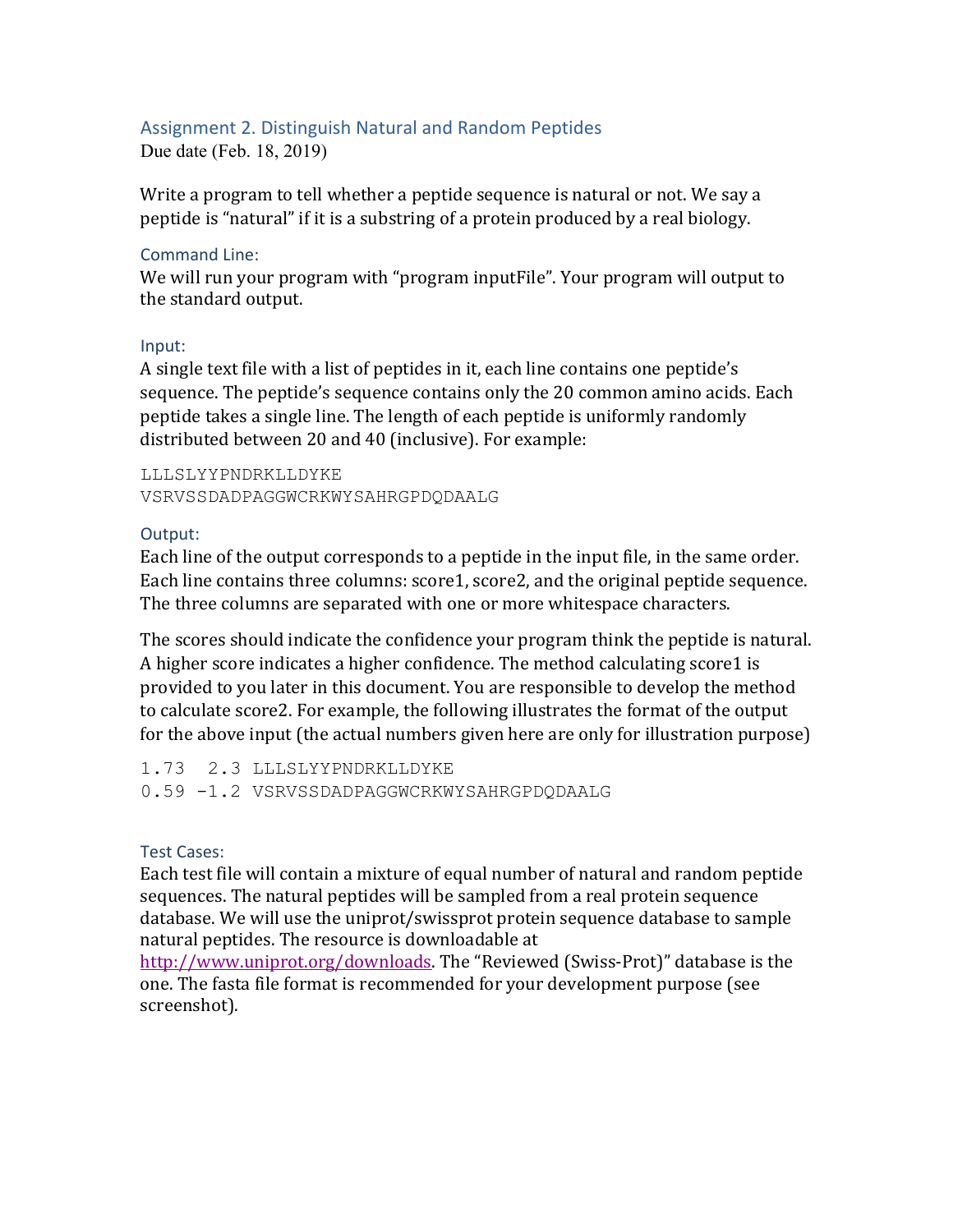# UniProtKB

| Parent directory                         |                               |
|------------------------------------------|-------------------------------|
| Reviewed (Swiss-Prot) <sup>1</sup> / FAQ | 소 xml 년 fasta 소 text          |
| Unreviewed (TrEMBL) <sup>1</sup> / FAQ   | 소 xml   上 fasta   上 text      |
| Isoform sequences <sup>1</sup> / FAQ     | $\mathbf{\mathbf{\pm}}$ fasta |
| Taxonomic divisions / README             |                               |
| Reference proteomes / README             |                               |

Note that the annotation line (starting with a ' $>$ ' sign) of each protein in the fasta file is irrelevant for our purpose and should be discarded. Also, there may be letters in the sequences that do not code one of the 20 common amino acids. Our test cases will not include those peptides.

The random peptides will be obtained by randomly shuffling the amino acids within the natural peptides. Notice that the random and natural peptides in a test file may be sampled independently to each other.

## Performance Evaluation:

The prediction accuracy of a score function is calculated as follows. Suppose a test file contains N natural and N random peptides. First, your results are sorted according to the descending order of the score. Then the first N results with the highest scores are taken.

$$
accuracy = \frac{number\ of\ natural\ peptides\ in\ top\ N}{N}
$$

Marking will be based on this accuracy and then normalized to fit a nice grade distribution for the whole class.

# Scoring Functions:

• The first score (score1) should be the following k-mer frequency score. For each k-mer, let  $p$  be its frequency in the real peptides and  $q$  be its frequency in random peptides, respectively. Then assign a score  $\log_2 \frac{p}{a}$  $\frac{p}{q}$  to it and record

it in a parameter file or your program. A peptide's score is the sum of its kmer scores. Use  $k=3$ . You need to estimate these frequencies by yourself and find a way to embed the information in your program.

• The second score (score2) is your own. If you want to use a machine learning package, you must check with the TA to ensure the particular package is available under the marking environment;